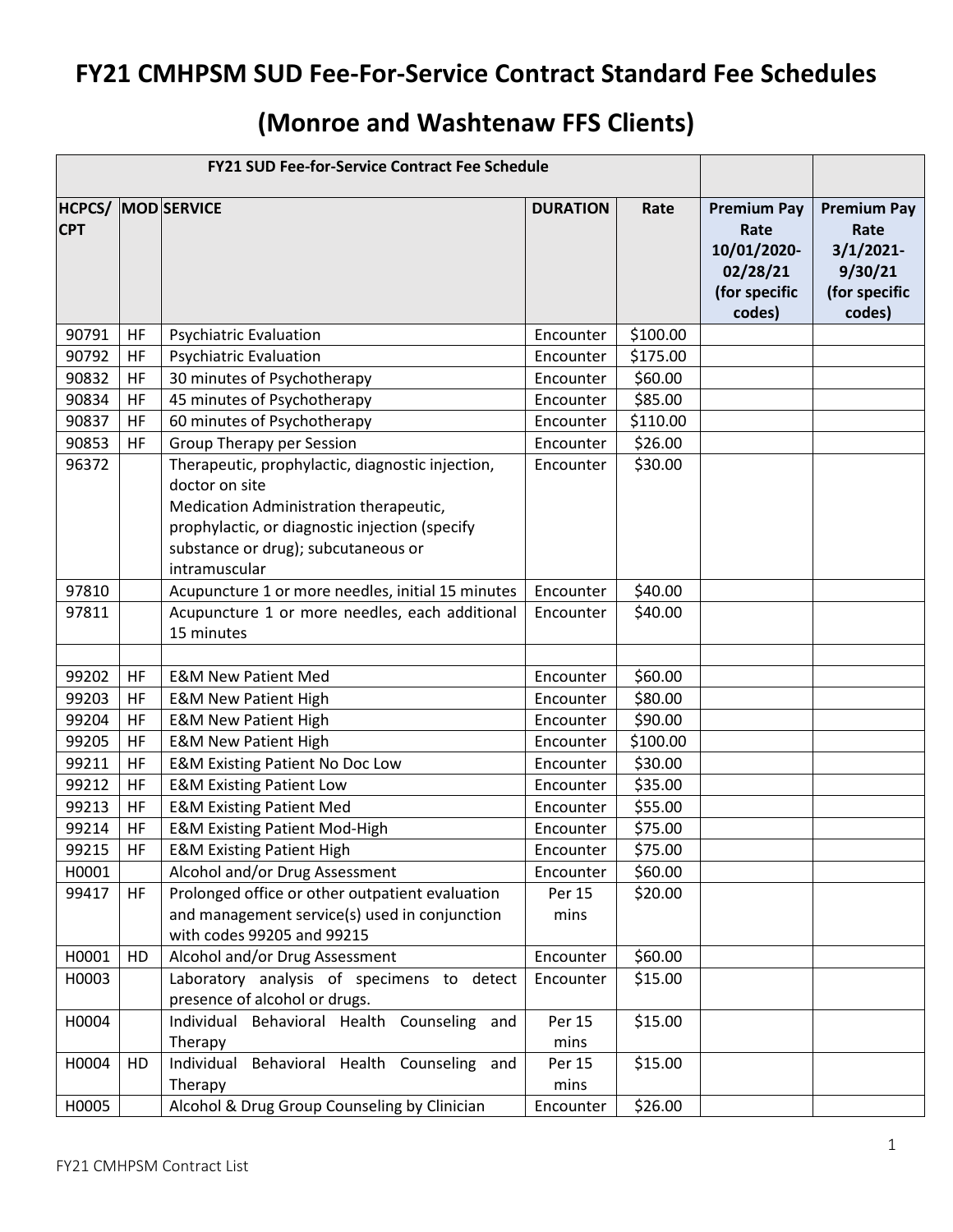| <b>FY21 SUD Fee-for-Service Contract Fee Schedule</b> |                        |                                                                                                                                                                                                                                                |                 |          |                                                                                  |                                                                                  |
|-------------------------------------------------------|------------------------|------------------------------------------------------------------------------------------------------------------------------------------------------------------------------------------------------------------------------------------------|-----------------|----------|----------------------------------------------------------------------------------|----------------------------------------------------------------------------------|
| <b>HCPCS/</b><br><b>CPT</b>                           |                        | <b>MOD SERVICE</b>                                                                                                                                                                                                                             | <b>DURATION</b> | Rate     | <b>Premium Pay</b><br>Rate<br>10/01/2020-<br>02/28/21<br>(for specific<br>codes) | <b>Premium Pay</b><br>Rate<br>$3/1/2021$ -<br>9/30/21<br>(for specific<br>codes) |
| H0005                                                 | HD                     | Alcohol & Drug Group Counseling by Clinician                                                                                                                                                                                                   | Encounter       | \$26.00  |                                                                                  |                                                                                  |
| H0006                                                 |                        | SUD Case Management- Services provided to link<br>clients to other essential medical, educational,<br>social and/or other services.                                                                                                            | Encounter       | \$30.00  |                                                                                  |                                                                                  |
| H0010                                                 |                        | Alcohol and/or drug services; sub-acute<br>detoxification; medically monitored residential<br>detox (ASAM Level III.7.D)                                                                                                                       | Per Day         | \$190.00 | \$211.00                                                                         | \$214.00                                                                         |
| H0010                                                 | HA                     | Adolescent Alcohol and/or drug services; sub-<br>acute detoxification; medically monitored<br>residential detox (ASAM Level III.7.D)                                                                                                           | Per Day         | \$325.00 |                                                                                  |                                                                                  |
| H0012                                                 |                        | Alcohol and/or drug services; sub-acute<br>detoxification (residential addiction program<br>outpatient)                                                                                                                                        | Per Day         | \$190.00 | \$211.00                                                                         | \$214.00                                                                         |
| H0012                                                 | HA                     | Adolescent Alcohol and/or drug services; sub-<br>acute detoxification (residential addiction<br>program outpatient)                                                                                                                            | Per Day         | \$325.00 |                                                                                  |                                                                                  |
| H0014                                                 |                        | Alcohol and/or drug services; sub-acute<br>detoxification; medically monitored residential<br>detox (ASAM Level I.D)                                                                                                                           | Per Day         | \$190.00 | \$211.00                                                                         | \$214.00                                                                         |
| H0014                                                 | HA                     | Adolescent Alcohol and/or drug services; sub-<br>acute detoxification; medically monitored<br>residential detox (ASAM Level I.D)                                                                                                               | Per Day         | \$325.00 |                                                                                  |                                                                                  |
| H0015                                                 |                        | IOP Intensive Outpatient Care                                                                                                                                                                                                                  | Per Day         | \$110.00 |                                                                                  |                                                                                  |
| H0018                                                 | <b>HF</b>              | Alcohol and/or drug services;<br>corresponds to services provided in short term<br>residential (non-hospital residential treatment<br>program)<br>3.1 Clinically Managed Low Intensity (H0018:HF<br>short-term no modifier)                    | Per Day         | \$133.00 | \$148.00                                                                         | \$150.00                                                                         |
| H0018                                                 | <b>HF</b><br><b>UB</b> | Alcohol and/or drug services;<br>corresponds to services provided in short term<br>residential (non-hospital residential treatment<br>program)<br>Managed<br>Population-Specific<br>3.3<br>Clinically<br>(H0018:HF short term and UB modifier) | Per Day         | \$133.00 | \$148.00                                                                         | \$150.00                                                                         |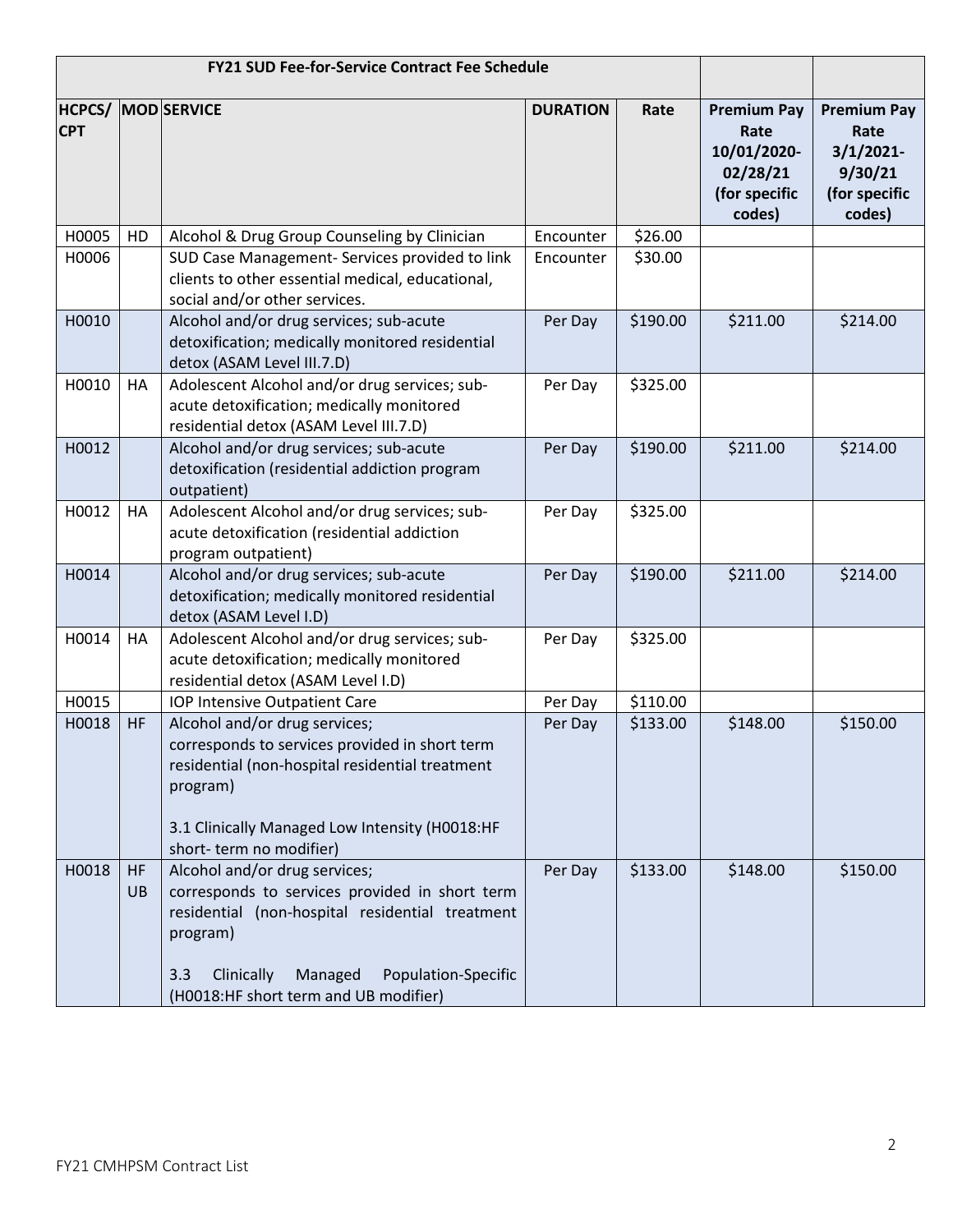| <b>FY21 SUD Fee-for-Service Contract Fee Schedule</b> |                 |                                                                                                                                                                                                                                                                                                             |                 |          |                                                                                  |                                                                                  |
|-------------------------------------------------------|-----------------|-------------------------------------------------------------------------------------------------------------------------------------------------------------------------------------------------------------------------------------------------------------------------------------------------------------|-----------------|----------|----------------------------------------------------------------------------------|----------------------------------------------------------------------------------|
| <b>CPT</b>                                            |                 | <b>HCPCS/ MOD SERVICE</b>                                                                                                                                                                                                                                                                                   | <b>DURATION</b> | Rate     | <b>Premium Pay</b><br>Rate<br>10/01/2020-<br>02/28/21<br>(for specific<br>codes) | <b>Premium Pay</b><br>Rate<br>$3/1/2021$ -<br>9/30/21<br>(for specific<br>codes) |
| H0018                                                 | HF<br><b>TF</b> | Alcohol and/or drug services;<br>corresponds to services provided in short term<br>residential (non-hospital residential treatment<br>program)<br>3.5 Clinically Managed High<br>Intensity (H0018:HF short term and TF modifier)                                                                            | Per Day         | \$133.00 | \$148.00                                                                         | \$150.00                                                                         |
| H0018                                                 | <b>HF</b><br>TG | Alcohol and/or drug services;<br>corresponds to services provided in short term<br>residential (non-hospital residential treatment<br>program)<br>3.7 Medically Monitored Intensive (H0018:HF<br>short term and TG modifier)                                                                                | Per Day         | \$133.00 | \$148.00                                                                         | \$150.00                                                                         |
| H0018                                                 | HA              | Adolescent Alcohol and/or drug services;<br>corresponds to services provided in ASAM Level<br>III.3 and ASAM Level III.5 programs, previously<br>referred to as short-term residential (non-<br>medical, non-acute care in residential treatment<br>program where stay is typically longer than 30<br>days) | Per Day         | \$285.00 |                                                                                  |                                                                                  |
| H0019                                                 |                 | Alcohol and/or drug services; corresponds to<br>services provided in long-term residential (non-<br>medical, nonacute care in residential treatment<br>program where stay is typically longer than 30<br>days)<br>3.1 Clinically Managed Low Intensity (H0019 long<br>term no modifier)                     | Per Day         | \$133.00 | \$147.75                                                                         | \$150.00                                                                         |
| H0019                                                 | UB              | Alcohol and/or drug services; corresponds to<br>services provided in long-term residential (non-<br>medical, nonacute care in residential treatment<br>program where stay is typically longer than 30<br>days)<br>3.3 Clinically Managed Population-Specific<br>(H0019 long term and UB modifier)           | Per Day         | \$133.00 | \$147.75                                                                         | \$150.00                                                                         |